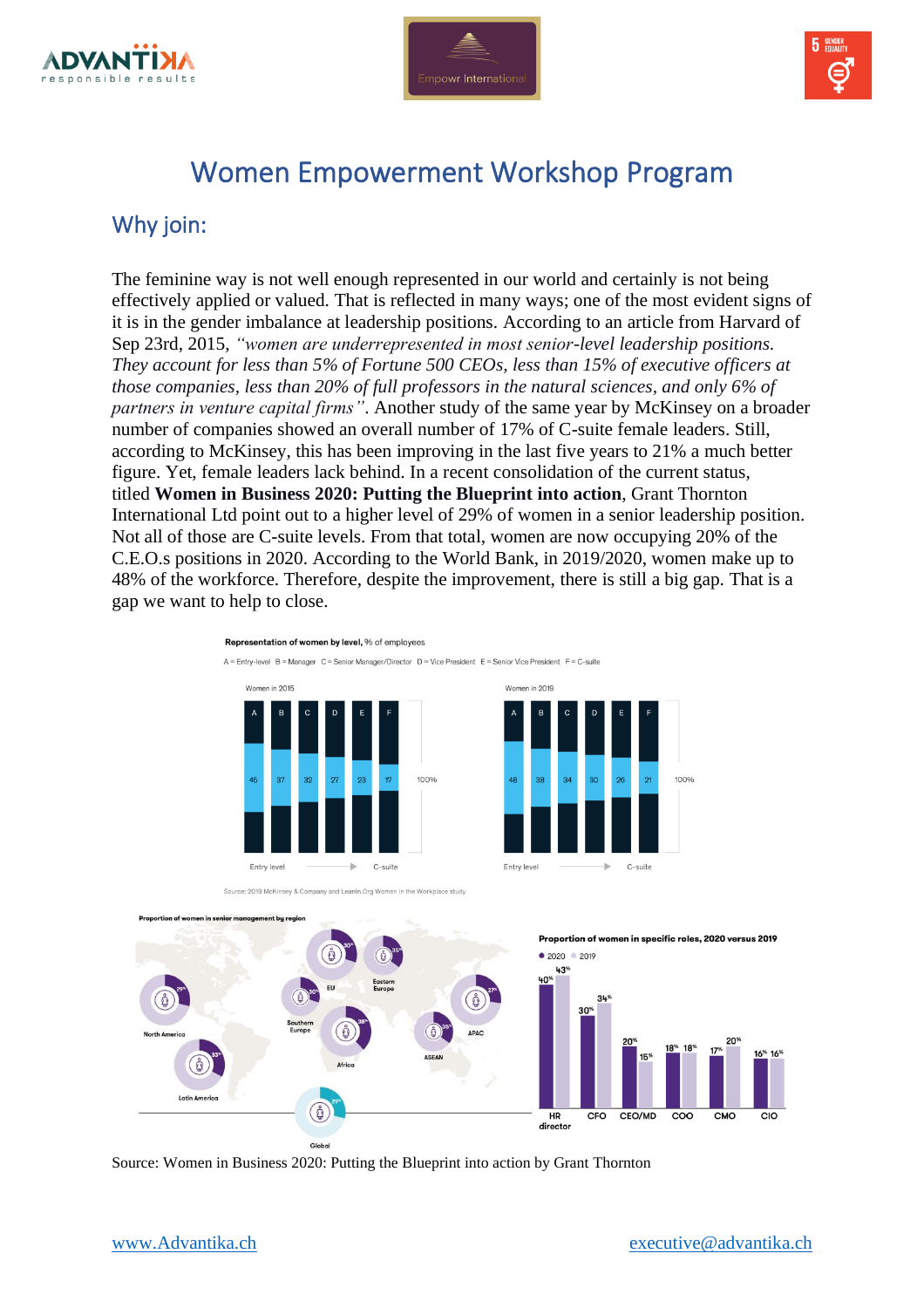





*The feminine way is not only about gender, though. It is about feminine characteristics being seen as less valuable. In recent decades this is changing, and the traditional view of good leadership is changing too. According to many researchers, for example, the* 

*article Leadership and Gender Differences—Are Men and Women Leading in the Same Way? (Cătălina Radu et al.), inform us masculine characteristics are losing relevance while more feminine ones are raising as more effective. The article says "Traditionally, the most appreciated leadership characteristics were masculine in their nature. Yet, in the past years, the researchers have shown that many of these traits (assertiveness, individualism, and task orientation) did not always contribute to the efficacy of leadership. ... ... It is interesting that many of the traits of the transformational leadership (such as collaboration and empowerment) are associated traditionally with women, which illustrates that many feminine features contribute to the leadership efficacy."* 

*Culturally, there is also a significant bias in play when evaluating the quality of work and leadership skills of a woman, especially when failure is involved. That is illustrated in another article from Harvard, this one from 2016,* a study by Victoria Brescoll, a social psychologist at Yale School of Management. Victoria, who studies gender stereotypes, describes how the same fictional situation considering the actions of a chief police officer got very different assessments when the chief was a woman or a man. The story was about a police chief in a major city preparing for a big protest rally. The article describes: *"Several hours in, the protest got out of hand and the chief dispatched squad cars. In one version of the story, the chief didn't send enough officers, and twenty-five people were seriously injured.*" In the study, the officer got different scores of reduced approvals when the chief was a man (-10%) versus when the chief was a woman (-30%).

All that all happens, despite the evidence of no biological explanation for this perception. As Harvard documented in yet another article in 2017, the differences we see in the world don't seem to be explained by biological differences. The article says*: "*… *Janet Hyde, a developmental psychologist and an authority on gender differences, reviewed 46 metaanalyses that had been conducted on psychological gender differences from 1984 to 2004. (A meta-analysis examines the results from a large number of individual studies and averages their effects to get the closest approximation of the true effect size.) Hyde's review spanned studies looking at differences between men and women in cognitive abilities, communication, personality traits, measures of well-being, motor skills, and moral reasoning. She found that 78% of the studies in her sample revealed little to no difference in these measures between men and women; this supports her gender similarities hypothesis, which states that men and women are far more similar than they are different."*

Also, amounts of aggression and competitiveness are comparable between genders at similar levels in many cases as described in the article of Kaj Björkqvist published by Åbo Akademi University, Dept of Developmental Psychology, P.O.B. 311, FIN-65101 Vasa, Finland. In the highlights of his report, the author makes clear that the way aggression is present for each gender may vary, but both can be aggressive. What happens though, is that the demands, punishment and criticism on more competitive, assertive and aggressive behaviours are far more evident against women. Aggressivity is praised in men and condemned in women. That makes it harder for the female to flourish.

Another myth is that women are worse than man at STEAM (science, technology, engineering and mathematics). Mathematical skills are the same or slightly better for women when the same level of confidence is present. Here is the conclusion of one study titled **Gender differences in individual variation in academic grades fail to fit expected patterns for STEM** (Rose E. O'Dea et al.): *"Fewer women than men pursue careers in science, technology, engineering and mathematics (STEM), despite girls outperforming boys*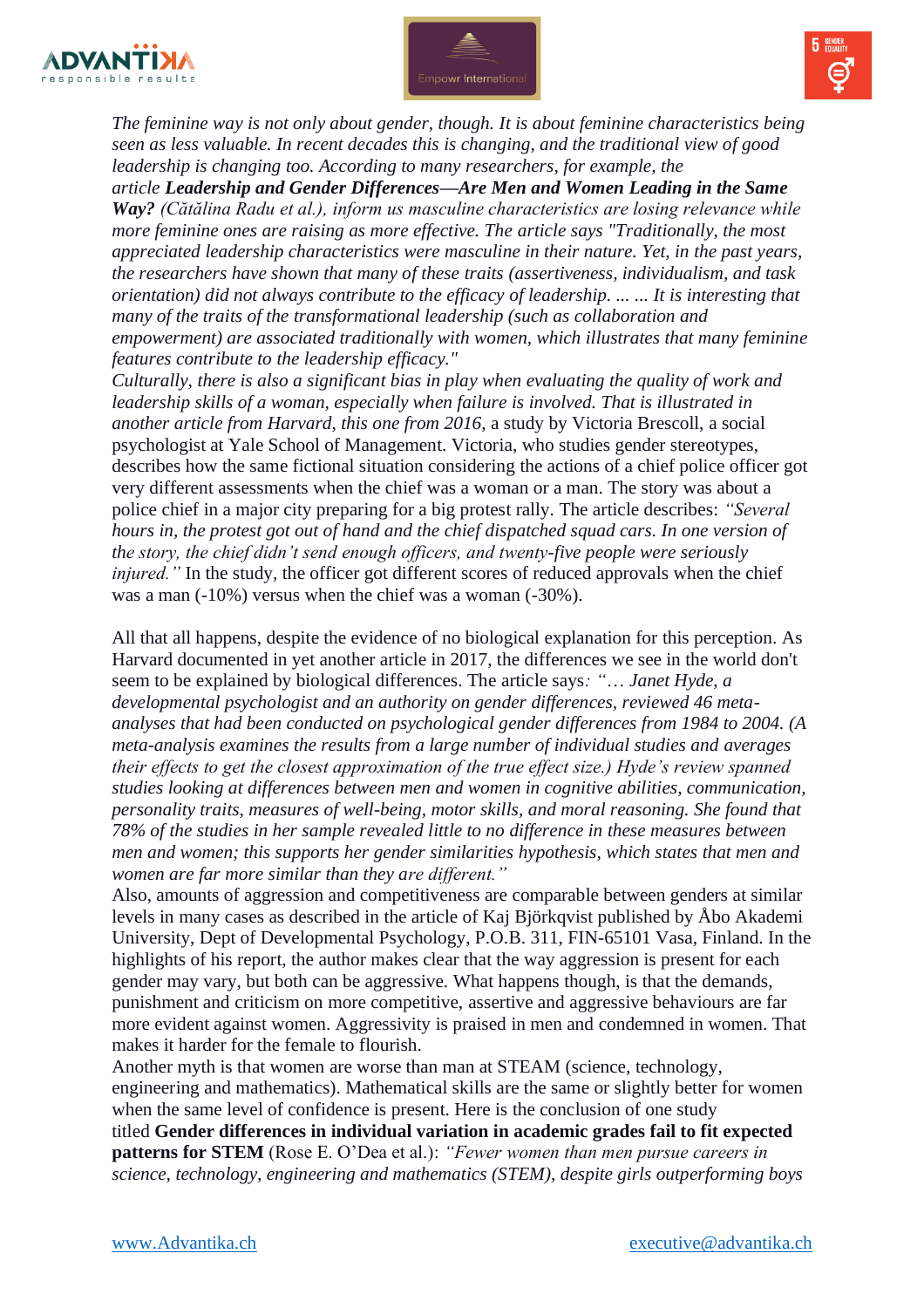





*at school in the relevant subjects…. Here, we use recent meta-analytic advances to compare gender differences in academic grades from over 1.6 million students. In line with previous studies, we find strong evidence for lower variation among girls than boys, and of higher average grades for girls."*.

In general, we could say that most of the structures, paradigms and ways of working, doing business or dealing with leadership are masculine or patriarchal. That happens even though according to several studies, the biological differences regarding the skills of women versus men in the vast majority of cases simply do not exist. Meantime, several recent studies praise women (or feminine traits) as better leaders.

### Women Are Rated Better Than Men on Key Leadership Capabilities

According to an analysis of thousands of 360-degree reviews, women outscored men on 17 of the 19 capabilities that differentiate excellent leaders from average or poor ones.

| Capability                                                                                                                                                                                                           | Women's percentile | Men's percentile |
|----------------------------------------------------------------------------------------------------------------------------------------------------------------------------------------------------------------------|--------------------|------------------|
| Takes initiative                                                                                                                                                                                                     | 55.6               | 48.2             |
| Resilience                                                                                                                                                                                                           | 54.7               | 49.3             |
| Practices self-development                                                                                                                                                                                           | 54.8               | 49.6             |
| Drives for results                                                                                                                                                                                                   | 53.9               | 48.8             |
| Displays high integrity and honesty                                                                                                                                                                                  | 54.0               | 49.1             |
| Develops others                                                                                                                                                                                                      | 54.1               | 49.8             |
| Inspires and motivates others                                                                                                                                                                                        | 53.9               | 49.7             |
| Bold leadership                                                                                                                                                                                                      | 53.2               | 49.8             |
| <b>Builds relationships</b>                                                                                                                                                                                          | 53.2               | 49.9             |
| Champions change                                                                                                                                                                                                     | 53.1               | 49.8             |
| Establishes stretch goals                                                                                                                                                                                            | 52.6               | 49.7             |
| Collaboration and teamwork                                                                                                                                                                                           | 52.6               | 50.2             |
| Connects to the outside world                                                                                                                                                                                        | 51.6               | 50.3             |
| Communicates powerfully and prolifically                                                                                                                                                                             | 51.8               | 50.7             |
| Solves problems and analyzes issues                                                                                                                                                                                  | 51.5               | 50.4             |
| Leadership speed                                                                                                                                                                                                     | 51.5               | 50.5             |
| Innovates                                                                                                                                                                                                            | 51.4               | 51.0             |
| Technical or professional expertise                                                                                                                                                                                  | 50.1               | 51.1             |
| Develops strategic perspective                                                                                                                                                                                       | 50.1               | 51.4             |
| Note: The t-values of all data are statistically significant.<br>Source: Zenger Folkman 2019<br>From: "Research: Women Score Hisher Than Men in Most Leadershin Skills" by Jack Zenser and Joseph Folkman, June 2019 |                    | <b>URD</b>       |

#### \* Source Harvard Business Review

There is no problem with the masculine qualities; we all should make fair use of them. But a more balanced world would be more inclusive and equitable towards better and more sustainable positive results. For that, the use of more empathic abilities, more profound concern for people above power and other characteristics that do show more today in women than in men, are welcome. According to the U.N. Women data, currently, in Latin America, a woman spends from 250 to 350 minutes per day in unpaid domestic work, while men at highest average spend 150 minutes in those activities. In other places of the world, differences are similarly significant.

We also lack creativity, compassion; our planet is being destroyed under competitive approaches, while collaboration becomes renegade to a marginal role. We need both women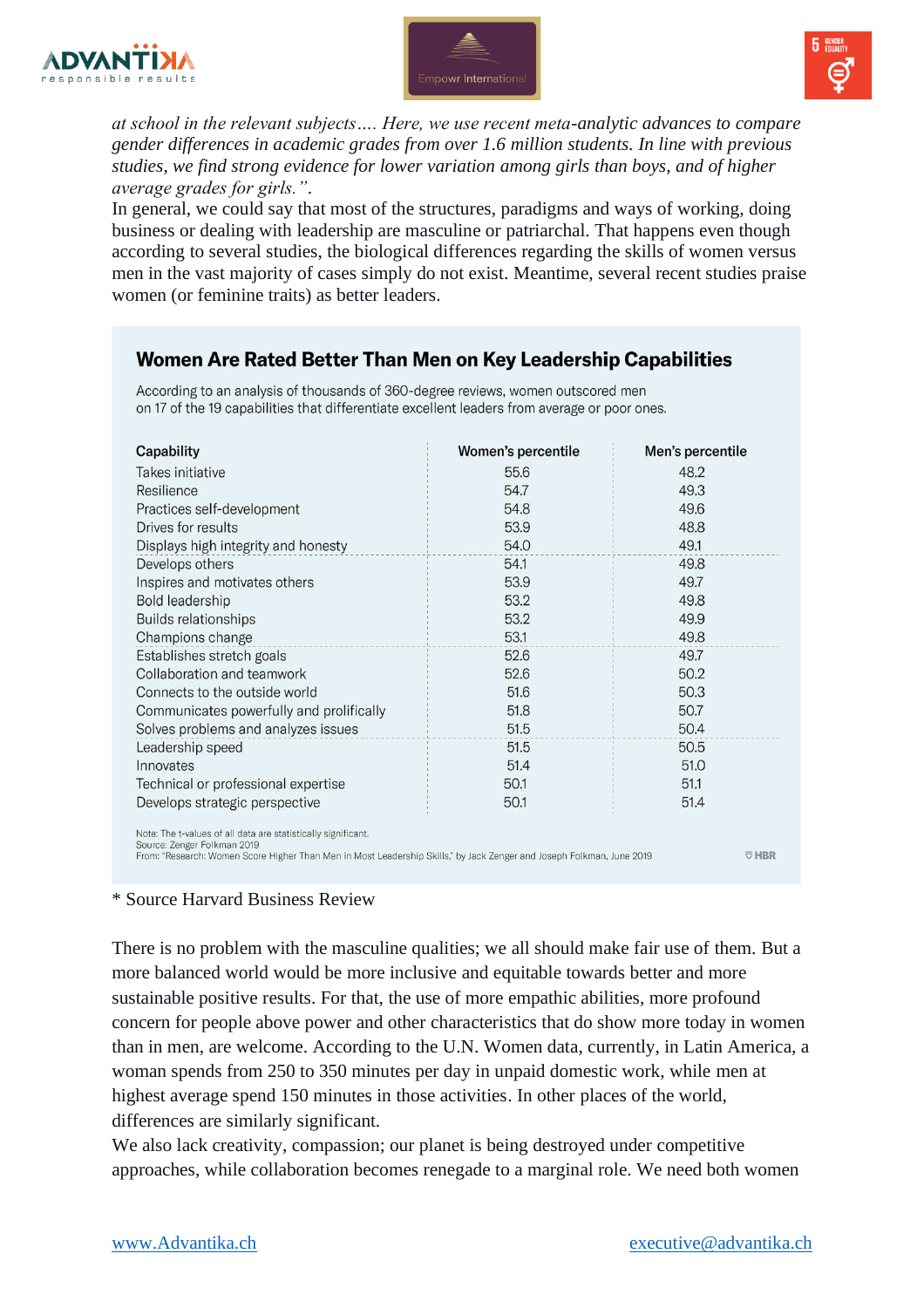





and men to change that. Best to start by women believing they can do so and, finding ways to do it effectively, embracing their nature while flourishing as leaders, side by side with the men.

We can only change the world if we start by taking responsibility as women and changing ourselves. Now, we all need support, help and awareness. That is what this program is aiming to deliver.



\* Source Harvard Business Review

# To whom is this program:

We developed this program to support women aspiring to enhance themselves personally. It is made for women who wish to be in control of their own lives. It is made for women who want to build the basis for a more relevant and meaningful role in their communities, work environment and homes. The women in this program have the characteristic of being determined and ambitious to direct their lives as they want and believe in and, in the process, change the world for better.

Not all women need to be leaders in the workplace or get to higher positions. The women who decide to take this program want to have the choices available and decide on her own what she wants without the burden of feeling they are less valuable. They want to work on their development and lives beyond the cultural limitation they encounter and even share.

According to a recent Harvard article release in 2020, based on different researches, *"women are less likely to apply for jobs unless they are confident they meet most of the listed*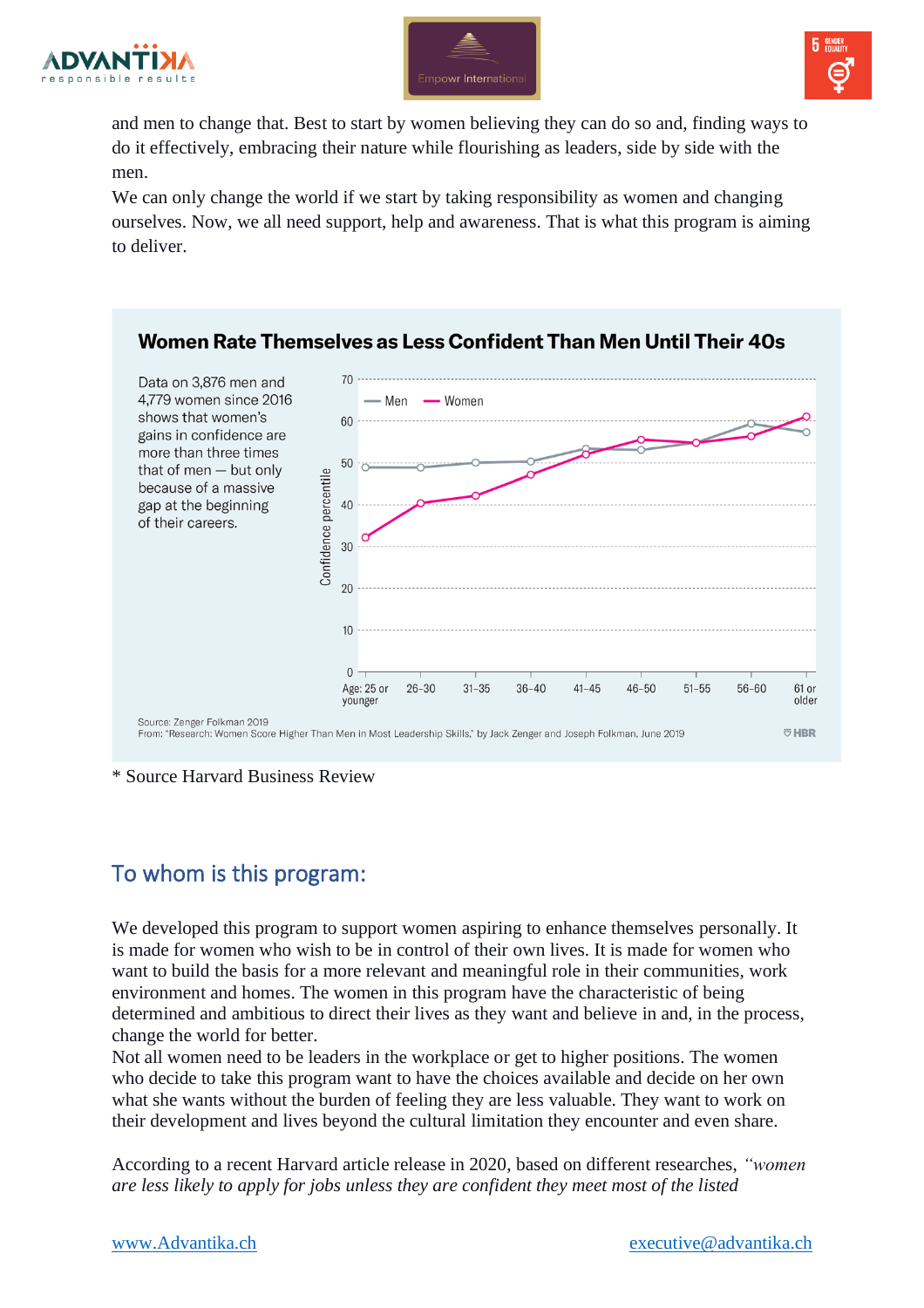





*qualifications. A man and woman with identical credentials, who both lack experience for a higher-level position, come to different conclusions about being prepared for the promotion. The man is more inclined to assume that he can learn what he's missing, while in the new job. He says to himself, «I am close enough.». The woman is inclined to be warier and less willing to step up in that circumstance."*.

The woman applying to this program want to be free to make her choices even daring ones and to feel confident. They want to be empowered, not to be caught by the current cultural limitations.

## Content of the program

Program duration: 10 sessions, approximately 5 months.

### Personal Level Module:

Self-worth/self-esteem: based on ontological views of the art of being and on diverse teachings, we use this first workshop to cover the tendency of feminine co-dependency and propose a proactive way of living. We will cover concepts of authenticity and possibility for women who want to develop their own ways of being successful.

Comfort zone and self-care: in this second workshop, we will explore how comfort and stress relate to our being confident and with our performance. We will revise what stepping out of our comfort zone teaches us and how to take advantage of it. The objective of this module is to enable women to be proactive and to take responsibility for their lives. We are confronted by self-doubt or inner criticism from times to times, but there are ways to overcome all that. We will cover what the necessary mentality is and which actions are demanded. We will revise tools for more consistent performance. We also will discuss the supportive role of the "me-time" without guilt feelings. We will work on Body/Mind/Spirit balance built from individual terms, not following vogue tips.

Criticism and failure: in this third workshop, we will work about the "Imposter Syndrome" and examine which grounds, threats and opportunities are coming from how we approach criticism. We will learn to use criticism positively and explore the benefits of failure by understanding the roots of the fear behind failure and the role that our context plays into it.

"Sharpening the saw": we will revise which are and how to create positive habits for a positive and creative mindset. We will practice how to implement them consistently, and we will establish a compelling new context for female accomplishments. This module connects with self-care and nourishing of inner values.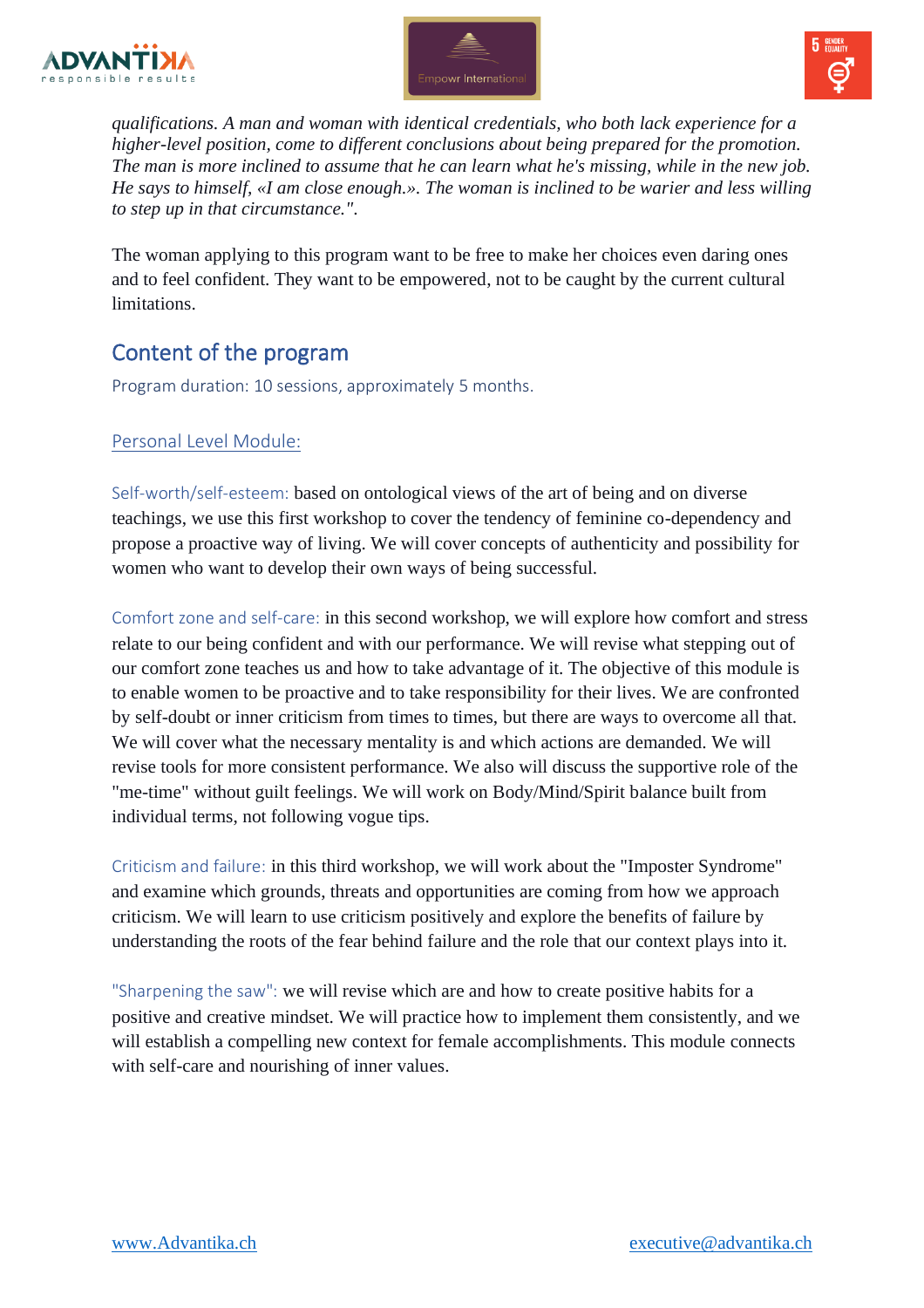





#### Interpersonal Level Module

Women's Rights are Human Rights: During this module, we will lay the foundation of essential concepts of gender norms, roles, relations, and stereotypes. We will talk about the gender division of labour and the pay gap between genders. We will cover the current Human Rights framework, including the connection with the Sustainable Development Goal #5 on how to achieve gender equality and empowerment of women and girls. A glance at related statistics will be provided. Topics like how to deal with harassment will be explored.

Context and paradigm: by studying several concepts, including the ones presented by Stephen Covey as well as Viktor Frankl teachings, we will explore identifying our purpose from understanding what and how paradigms and context drive our perception and action.

Freedom and choice: through learning about our circles of concern, control and influence, we will learn and practice how to make choices that are not only consistent with our values but powerful and fully aware. We will explore why and how "actively-choosing" gives us the power to interact positively towards the life we want.

Communication effectiveness in diversity: we will revise in this workshop what is and how to practice emphatic listening through examples and exercises. We will discuss topics like the impact of vectors of courage x empathy and synergy and how emotional intelligence play a role in our listener and communicator competences. We will practice how to expand our influence. This workshop includes the topic of negotiation in feminine terms. We will propose and analyse what is the win/win/no deal strategy and how to make it possible in most cases.

#### Management & Leadership Module:

Management in simple terms: in this workshop, we will explore useful and practical tools on how to manage resources, teams and time by exploring the quadrants of tasks and value. We will cover and exercise how to engage in empowering delegation, and we will examine the role of celebrating and rewarding. You can consider this a mini qualification in project management.

Change management and conflict management: in this last workshop, we will cover what the needed basics and what the common traps are to overcome obstacles when either changes or conflicts come into play. We will quickly cover what the recent changes in the workplace are and how to work sustainably using them in our favour.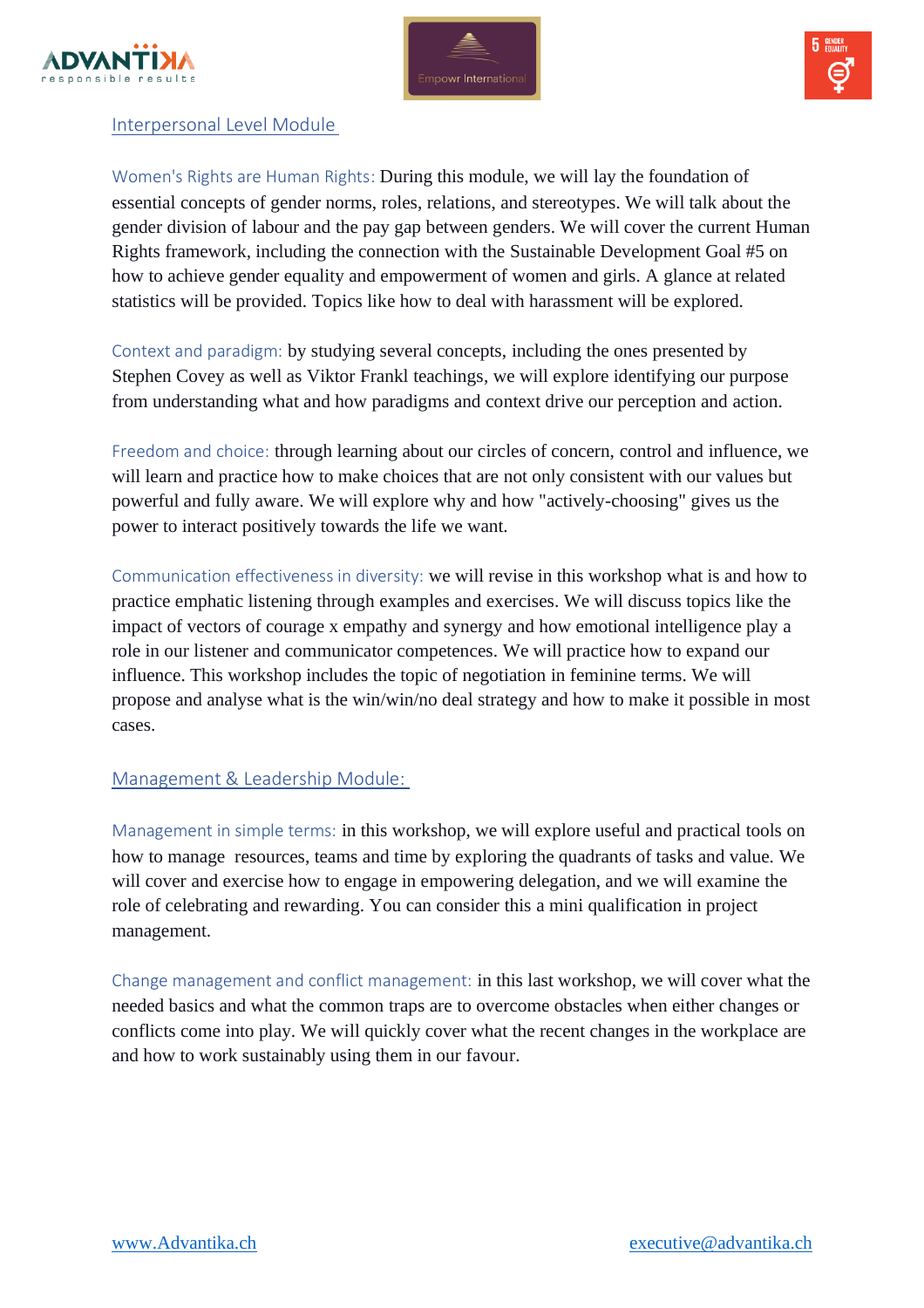





### How the Program is Delivered:

The program is delivered in 10 Workshops. Language: English Workshop dates and plan: Check our website for updates on the dates of each group. Location: Online Time: usually 19:00 at your time zone

### Extra features:

The program includes participation in an international community (membership-based) on a private web-based platform and/or LinkedIn group. 5 Mentoring Sessions included along or after the modules International sessions (onboarding and feedback as a minimum) Continuing membership at the annual fee for international virtual events Support to other women by sponsoring their program for free at 50% of the paid prices.

# The basic structure of the workshops (variations may apply):

Pre-reading will be sent a week before the workshop. It may involve articles, parts of books, exercise or videos. Check-in: 15 min Theory presentation: 30 min Practical exercises: 30 min Learnings and feedback: 30 min Q&A: 15 min Post-assignments: an exercise will be provided for the participants to practice in between sessions. Additional reading material or resources will also be provided.

Materials: Participants will receive materials/handouts after each session in electronic format.

### Certification:

AdvantiKA GmbH will issue a certificate of attendance.

### Workshop leader: Karime Abib

Credentials: Industrial Engineer graduated in 1996 was 1 out of 8 women in a class of 80. Master's in business administration (2008) holder with post-MBA diploma in Advanced Studies of Sustainable Business (2014). Karime is also a B-Leader by B Lab Switzerland, a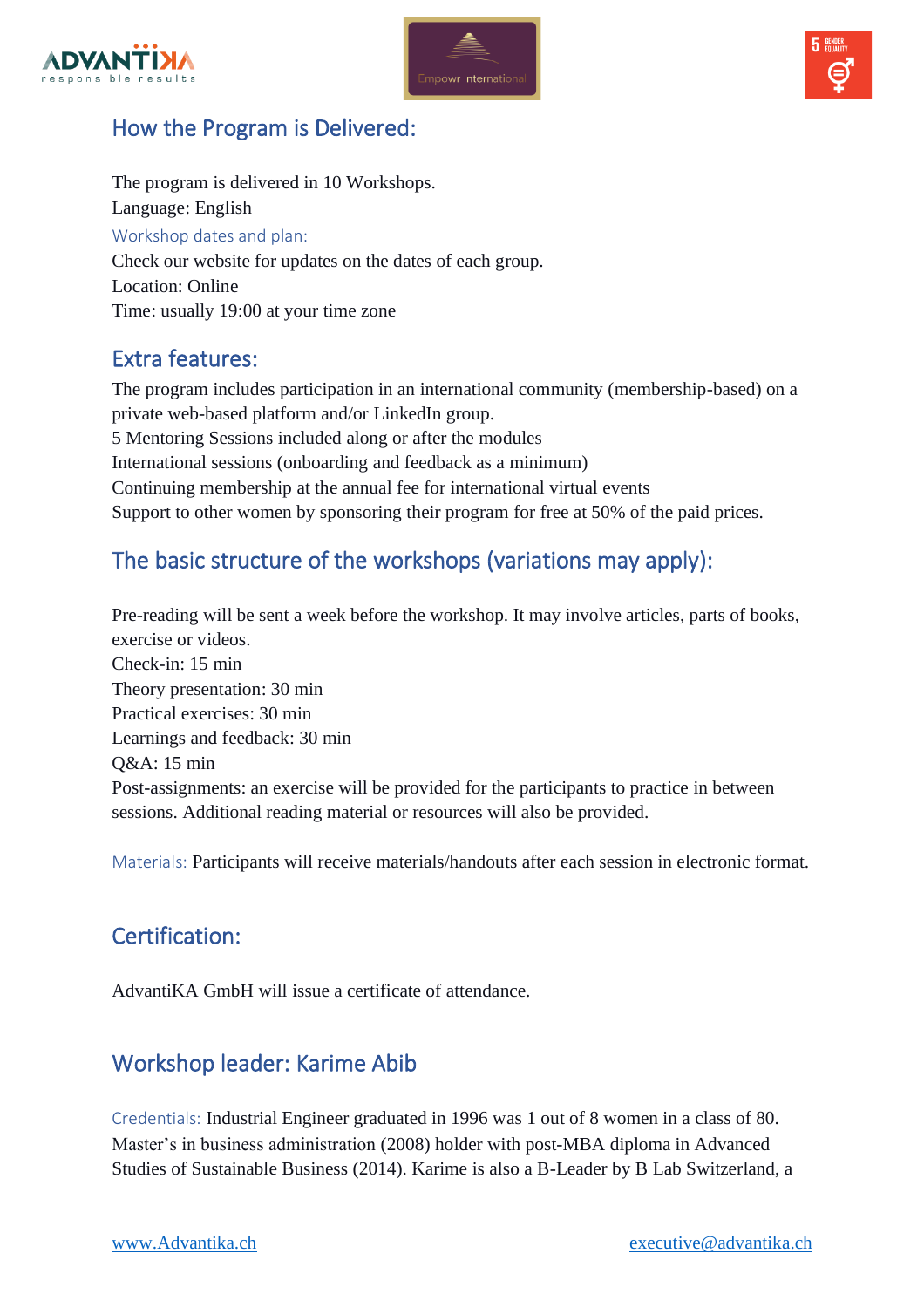





Six-sigma Black Belt and Lean-Manufacturing expert. She is an experienced change leader with 24 years at different senior management positions at Delphi and Unilever, manager of male teams of up to 30 direct reports, as well as mixed-gender teams of various sizes and up a total of 200 people in the organisation. Karime has been an advisor to senior-level management at Unilever and trainer of hundreds of other managers. In 2018 she became DrivenWoman Group leader and, since 2019, she is a Mentor for women at Thrive with Mentoring.

### Workshop leader: Dr Latasha Carter

Credentials: Educational leader and visionary with a demonstrated history in leadership development, educational consulting, public speaking, professional coaching, and program development. Latasha holds a Degree as a Doctor of Education (Ed.D.) - field of study: Educational Leadership and Administration, General. She is a marvellous teacher and leader who is not only a mentor but also our Affiliated Ambassador in the USA. She was the founder of Greatness in Girls. She has also been teaching and supporting women in both the USA and in Wuhan/China. Latasha has been appointed to the Liberty STEAM Charter School Leadership Team.

### Supporting a cause:

The Women Empowerment Workshop Program is provided by AdvantiKA GmbH a company signatory of the 1% for the Planet initiative, and it is possible at a lower fee because it is being supported by AdvantiKA's commitment to be of service. We are studying ways to increase our possibilities to get to the point of providing this program for free to people who cannot afford it. We hope to be able to do so by 2021. This program is part of an initiative called "Set for More" hosted by AdvantiKA and partners.

### Workshops theoretical foundation:

The following concept, ideas and philosophies are combined into the workshops, supported by the personal and professional experience of the workshop leader:

- Basics of Ontological philosophy;
- The 7 Habits of Highly Effective People by author Stephen R. Covey;
- Emotional intelligence by authors Travis Bradberry and Jean Greaves;
- Additional materials from diverse recognised authors as Noah Harari, Simon Sinek, Peter Block among others
- Landmark education insights and Werner Erhard ideas (Speaking Being);
- Awareness, wisdom and compassion development according to Modern Buddhism (without religious connotation);